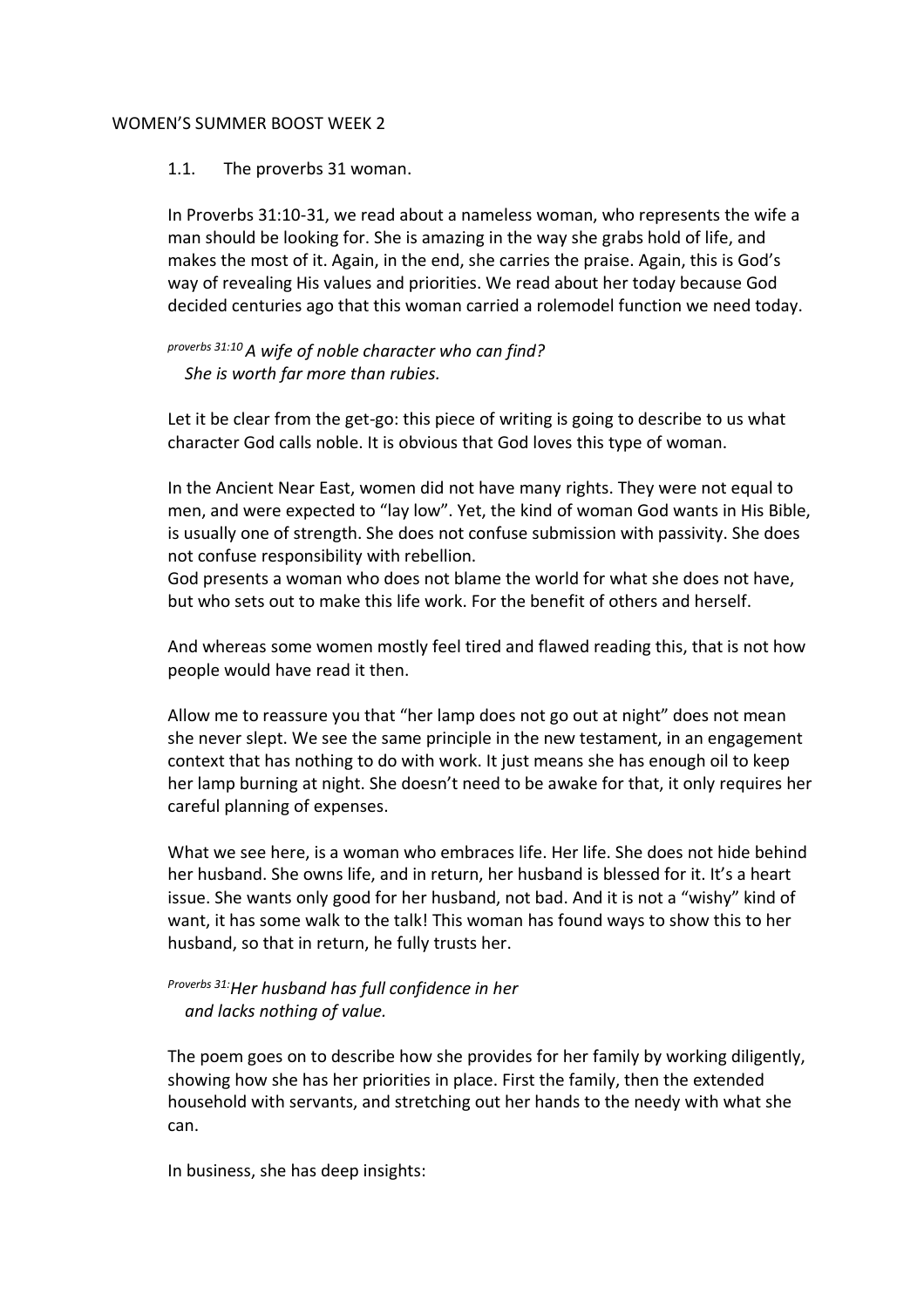*Proverbs 31:16 She considers a field and buys it; out of her earnings she plants a vineyard.*

Her mind is set on expanding, yet there is no recklessness in her. She considers a field first: how much work does it need? How favourable is the land in terms of sunlight, soil,…? And mostly: does what I know the land requires, interfere with my current responsibilities? (In other words: will this bless my household and those around me, or will this shatter my focus and overwhelm us, possibly leaving us financially stretched beyond our capacity?).

She does not lightly commit, but when she has considered, she does not hesitate.

She is marked by strength, dignity and choosing words that reflect wisdom and give life. She instructs faithfully, knowing the responsibility that comes with the wisdom entrusted to her. Speaking life into her children, but also in those that seek her wisdom.

*Proverbs 31:25-26 She is clothed with strength and dignity; she can laugh at the days to come. She speaks with wisdom, and faithful instruction is on her tongue.*

Because of the way she lives selflessly, she has earned influence and so has her husband.

But make no mistake: all these things are just expressions. They are not the essence of what God loves about this woman. It is not the time to feel rejected or not enough because we don't have a business mind. Neither is it appropriate to say that it takes a man to live out this calling. All of these things are her life and the expression of her secret.

What this is really all about, is revealed with a wink in verse 30, right before the end. It is the key to "how does she do all that???"

*Proverbs 31:30 Charm is deceptive, and beauty is fleeting; but a woman who fears the Lord is to be praised.*

This woman should be praised because she fears the Lord. That's it!

That does not mean that she is afraid of Him, but that she stands in awe of Him. The amplified translation, which is a bit more elaborate, describes the reaction of the Israelites after being saved out of Egypt as following: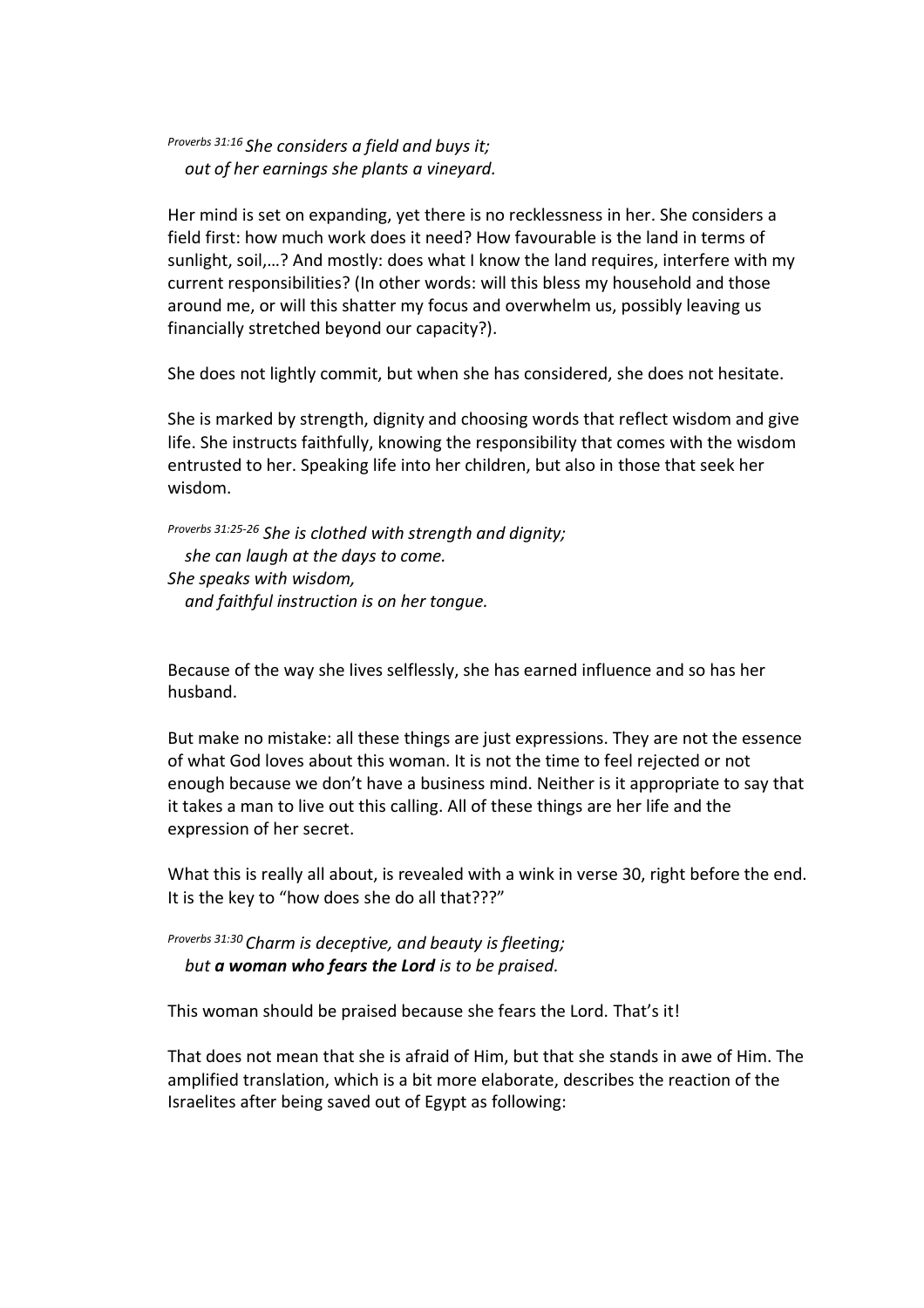*Exodus 14:31 When Israel saw the great power which the Lord had used against the Egyptians, they feared the Lord [with reverence and awe-filled respect], and they believed in the Lord, and in His servant Moses. (AMP)*

In the same way, God expresses the heart's attitude he wants the Israelites to have towards Him in Deuteronomy 5:29

*Deuteronomy 5:29 Oh that they had such a heart in them, that they would fear [and worship Me with awe-filled reverence and profound respect] and keep all My commandments always, so that it may go well with them and with their children forever!*

So that is what this woman is doing. She makes it practical to worship Him with awe filled reverence and profound respect. And in doing so, she melts away our greatest fears of being a wife who values submission. She grabs life by the horns and makes something beautiful out of it for everyone who comes near to her.

Left to ourselves, we tend to drift towards idleness and victim thinking, not owning our lives! This woman simply does not eat the bread of idleness. She does not mindlessly waste hours on social media or indulging in the latest gossip. She has a remarkable discipline to her life that seems supernatural. The key is that selfdiscipline was never the goal of this woman. Fearing God was. Anything else will always fall short.

The praise of this woman is undeniable and all throughout the poem. Towards the end, it just bursts out:

- *Proverbs 31:28 Her children arise and call her blessed; her husband also, and he praises her:*
- *<sup>29</sup> "Many women do noble things,*
- *but you surpass them all."*
- *<sup>30</sup> Charm is deceptive, and beauty is fleeting; but a woman who fears the Lord is to be praised.*
- *<sup>31</sup>Honor her for all that her hands have done, and let her works bring her praise at the city gate.*

# Wow.

This woman looks vastly different from the passive-submissive woman we're so afraid of having to become. Or the one we've been hiding behind, never stepping out, just laying low.

### Word of encouragement

Fearing the Lord is something we all can do. We may not be the people who set up a business, we may never touch a needle or sewing machine in our lives. Our arms